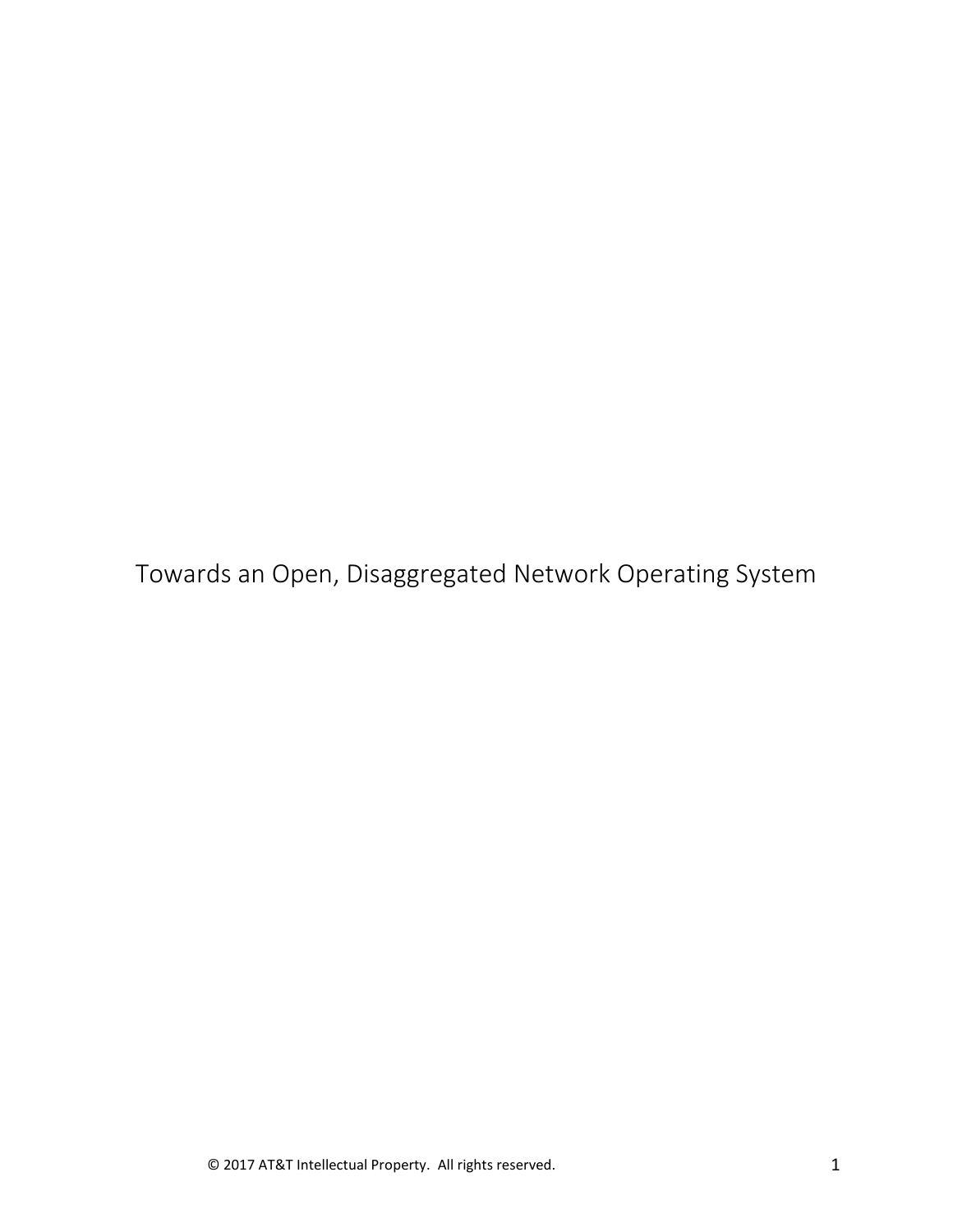# Towards an Open, Disaggregated Network Operating System

## Contents

| $\mathbf{1}$   |  |  |
|----------------|--|--|
| 1.1            |  |  |
| 1.2            |  |  |
| $\overline{2}$ |  |  |
| 2.1            |  |  |
| 2.2            |  |  |
| 2.3            |  |  |
| 3              |  |  |
| 3.1            |  |  |
| 3.2            |  |  |
| 3.3            |  |  |
| 4              |  |  |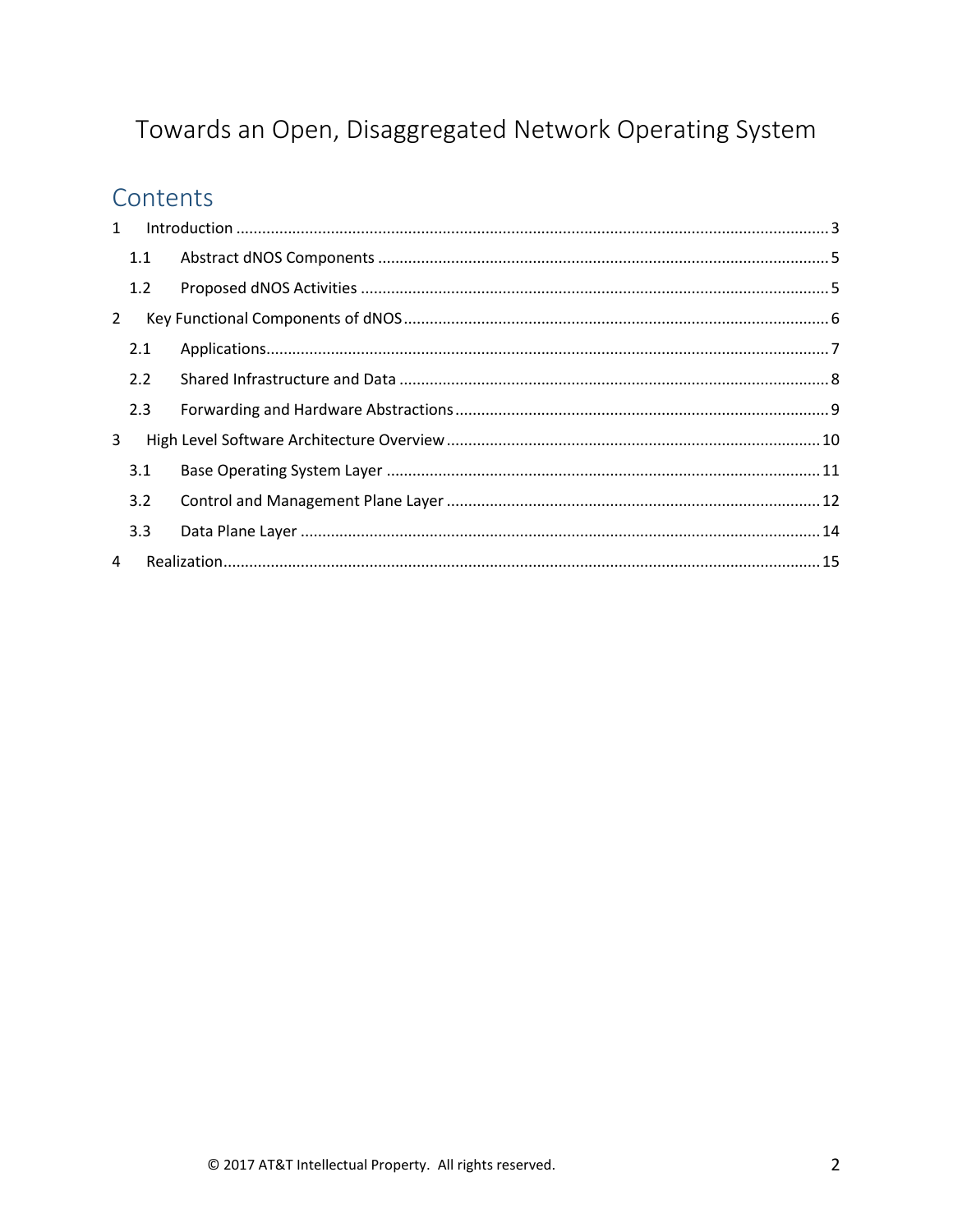## <span id="page-2-0"></span>1 Introduction

This white paper provides an overview of AT&T's vision for an Open Architecture for a Disaggregated Network Operating System (dNOS). Our goal is to start an industry discussion on technical feasibility, build interest in participating in the formulation of technical detail, and determine suitable vehicles (standards bodies, open source efforts, consortia, etc.) for common specification and architectural realization.

The AT&T Global IP/MPLS network supports all of AT&T's connectivity and application services to consumer and business customers worldwide. This network is comprised of over 100,000 interconnected IP/MPLS routers. These routers have varying levels of network functionality (access aggregation, service-edge, intercity core) and scale. A small number of OEM vendors built generations of IP routers specially targeted at very large-scale, multi-service backbone ISP carrier networks such as AT&T's. These OEM routers were designed, developed and sold as monolithic router platforms with vertically integrated proprietary hardware and software components.

The barrier to entry to creating a Network Operating System has historically been high due to the quantity and complexity of the functional requirements. This complexity extended to both software and hardware. Several previous attempts have been made to create an open NOS, with varying levels of success depending on the targeted use case. However, network vendors, researchers, and developers have made major progress over the last few years.

Advances in software, such as Intel's DPDK and the predominance of YANG models, and in hardware, with silicon chips from vendors such as Broadcom that can meet service provider routing "speeds and feeds" have fostered an ecosystem of networking applications of unprecedented quality and accessibility.

In addition, the growth of merchant silicon forwarding hardware and their corresponding SDKs have launched a hardware ecosystem to address the capability and throughput needs of even the most demanding network appliance role.

Technologies such as the P4 language and interpreting silicon point to even more capable devices soon. The combination of these technologies has created a robust ecosystem of networking applications and building blocks that should be used to create an industry-standard NOS.

The goal: accelerating network innovation.

Data traffic is surging and new customer networking applications (e.g., SD-WAN VPN, IoT networking, and movement of applications into the Cloud) are taking off. A new approach is needed for router platform development and procurement to enable: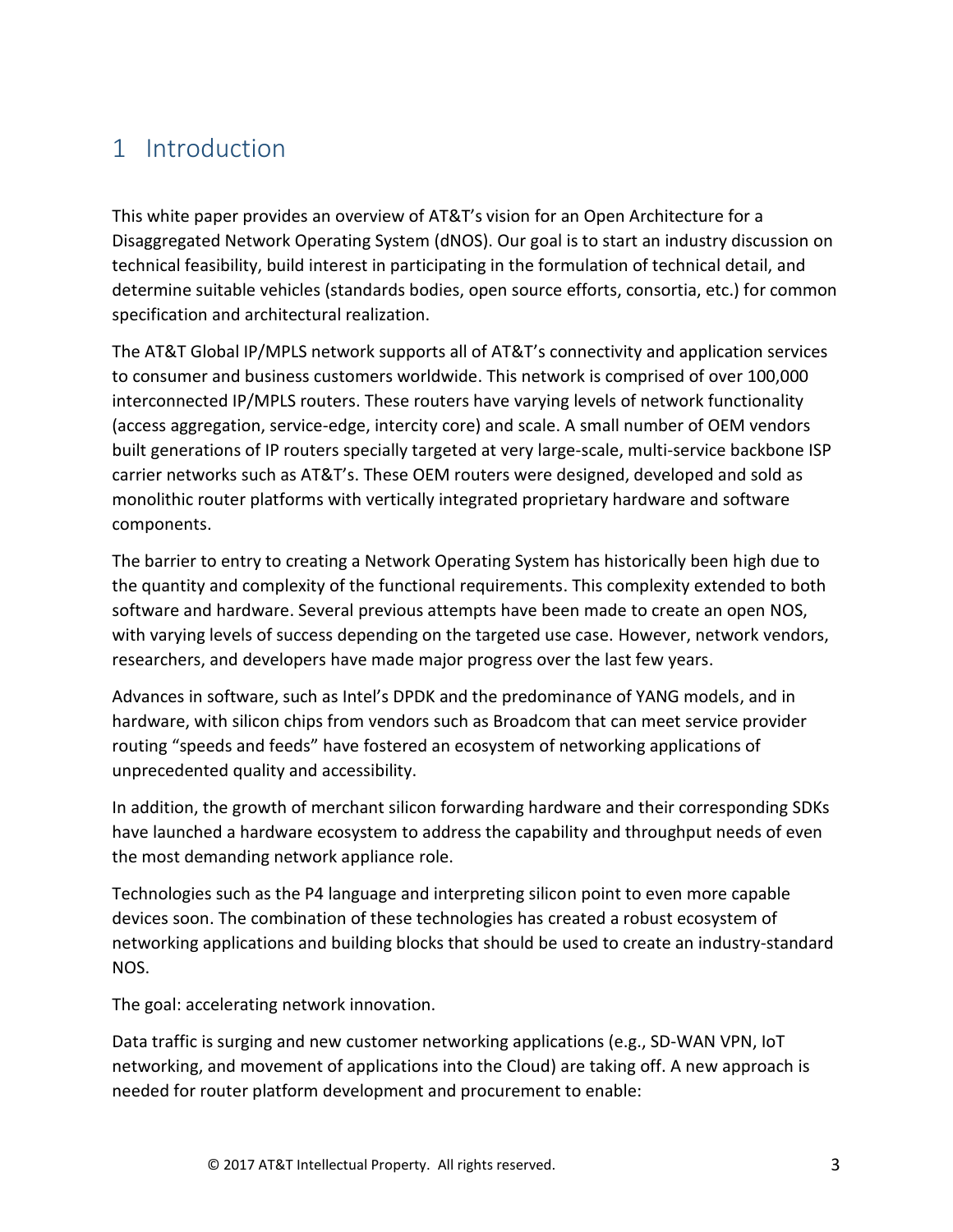- Faster introduction of technologies, designs, and features by means of a collaborative ecosystem of hardware and software component vendors
- Flexibility in network design and service deployment via plug-n-play hardware and software components that can cost-effectively scale up and down
- Unit-cost reduction through use of standard hardware and software technology components with very large economies-of-scale wherever appropriate.

That's how we'll foster an ecosystem of network innovation. That ecosystem is only possible if there is a common open platform on which multiple vendors, companies, organizations, and individuals can build on, contribute to, and certify against. Creating an ecosystem of network software and hardware requires a new level of operating system standardization.

Toward these ends, AT&T has embarked on a plan to create an architecture design and a realization roadmap for a Disaggregated Network Operating System (dNOS) platform with the following high-level design goals:

- Separation of the router's "Network Operating System" (NOS) software from the router's underlying hardware (router chassis, routing controller, forwarding line-cards)
- Well-defined standard interfaces and Application Programming Interfaces (APIs) that provide a framework within the base operating system, control and management plane, and data planes, enabling
	- $\circ$  Customization of each to accommodate size, power, functional and security requirements of specific deployments
	- o Modular designs that allow the user to mix and match applications from different private, commercial, and open source suppliers in a model-driven, multi-vendor environment
- Well-defined standard interfaces/APIs that provide a clean separation of control-plane from data plane, enabling
	- $\circ$  A common control plane for multiple forwarding data-plane implementations and technologies including merchant silicon, NPU, x86 CPU and hybrid models
	- o Independent scaling of control and data planes by means of dNOS implementations that can run on CPUs contained inside a router hardware platform or alternatively on external servers connected to a router platform, and that can control single or multi-chassis systems, potentially in a geographically distributed environment.

The goal of dNOS is to foster an ecosystem of application and hardware options from multiple vendors. To achieve this vision, it's critical that both hardware and software include standardized interfaces that a community of developers can coalesce around. A single, standardized NOS is the most efficient and effective means to this end. A single NOS allows for qualification of a common, shared integration infrastructure and APIs to help developers rapidly launch new applications. It allows for ecosystem developers to focus on value adding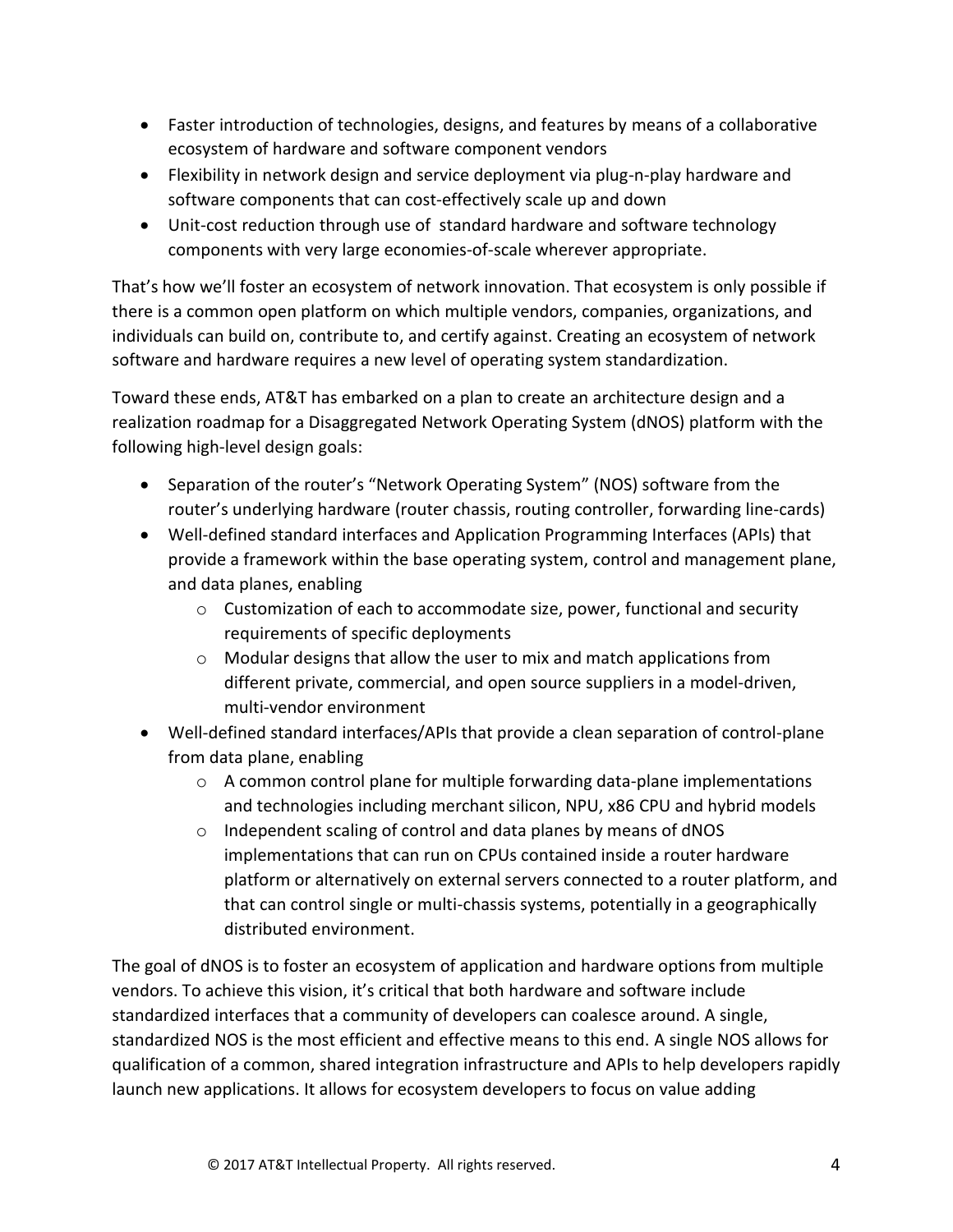applications rather than the basic building block components required in all network infrastructure. It presents a common management and operational interface to network operators and orchestration systems across all deployment models. Shared development on a common NOS benefits from the network effects of a distributed development model, such as seen in the Linux ecosystem in general. If widely adopted, it also provides a larger commercial footprint and therefore more incentive for vendors to participate. One goal of the dNOS project would be to encourage the community to coalesce around a single open NOS platform.

While bare metal deployment is a prime consideration of the dNOS architecture, the OS should not be limited to that deployment model. dNOS control plane elements should support operating on a range of general purpose CPU platforms in both bare metal and fully virtualized deployment models.

Additionally, dNOS should support pure hardware based forwarding, pure software based forwarding, or a mix of the two.

### <span id="page-4-0"></span>1.1 Abstract dNOS Components

The disaggregated Network Operating System (dNOS) consists of hardware and software components.

At a high level, the software components include a base operating system, a control and management plane, and data planes.

The hardware components typically include a general-purpose CPU to run the base operating system, the control and management plane and any software data planes required for the use case. This general-purpose CPU may be virtualized and so the software components should support running in a virtual environment. The hardware components may also include a dedicated hardware forwarding device such as a merchant silicon ASIC, NPU, FPGA, or similar. The general-purpose CPU and the specialized forwarding device may be co-resident in the same hardware or may be separated by a bus or network.

### <span id="page-4-1"></span>1.2 Proposed dNOS Activities

A first proof point of the viability of this vision – separation of the router hardware and software – was recently demonstrated in a proof-of-concept, production field trial<sup>1</sup>. In the trial, the same router NOS ran on different instances of 3<sup>rd</sup>-party router hardware ("white boxes").

 $\overline{\phantom{a}}$ <sup>1</sup> http://about.att.com/story/white\_box\_collaboration.html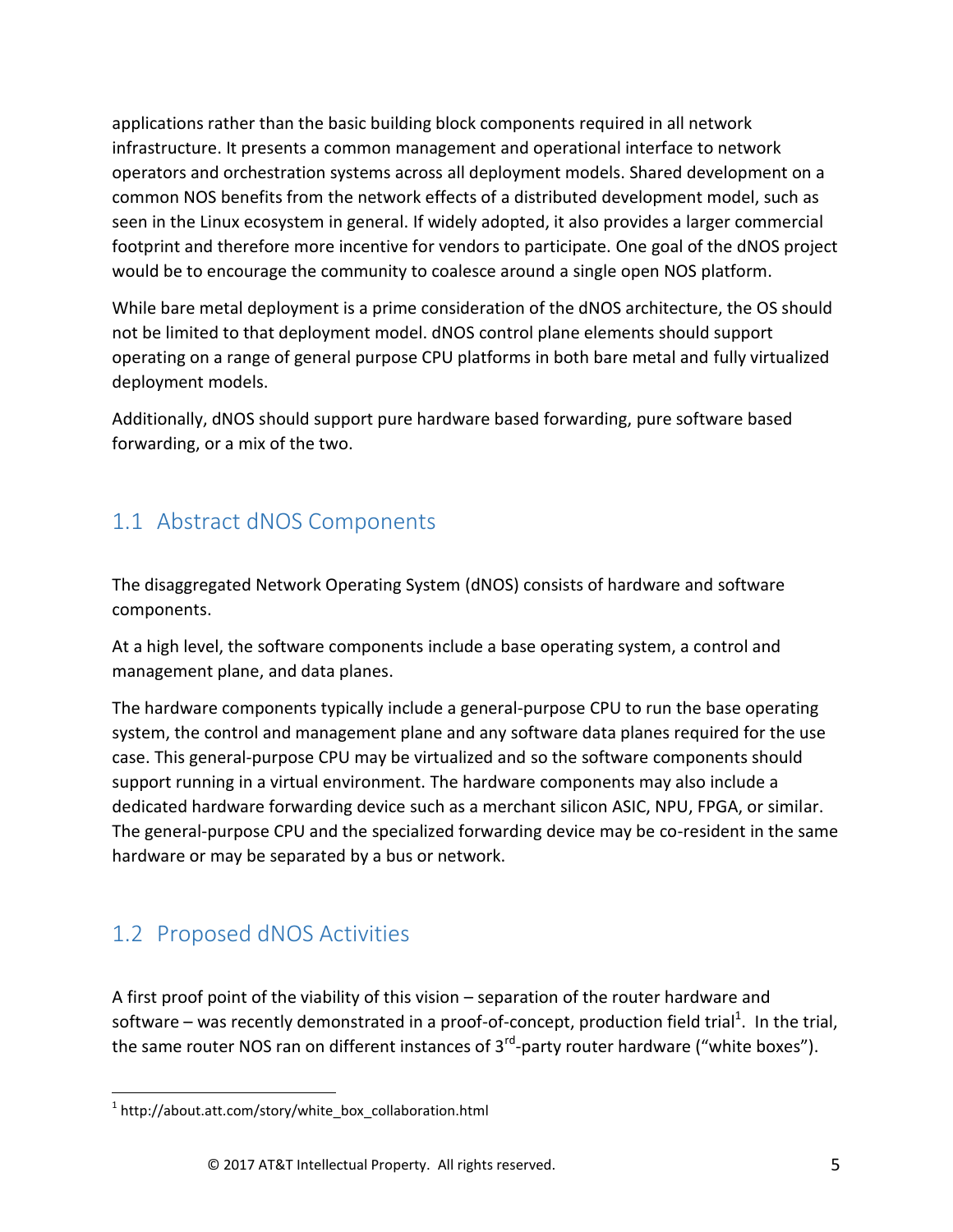Further effort is required in the management plane, software integration, and data modeling of the control and management plane. These are key parts of the overall solution. More work is required on the integration of applications at both the control plane and the data plane. Previous efforts may have failed because they were too incomplete to be valuable to a broad ecosystem.

As a next-step, we envision an industry initiative that augments existing efforts toward open architectures, such as OCP SAI and ONF P4, but broader in scope. This effort would focus beyond hardware/software disaggregation and beyond cloud data-center networking features to create and foster a routing software component supplier ecosystem to deliver innovative network solutions that meet the large scale and fast-evolving feature requirements for MAN/WAN networking (encompassing cell-site routers, metro Ethernet service and RAN backhaul routers/switches, Internet and VPN service edge routers, carrier intra-POP interconnect fabric, backbone core routers).

## <span id="page-5-0"></span>2 Key Functional Components of dNOS

The following is an abstract representation of the functional components in the system.



**FIGURE 1 - DNOS FUNCTIONAL LAYERS AND COMPONENTS**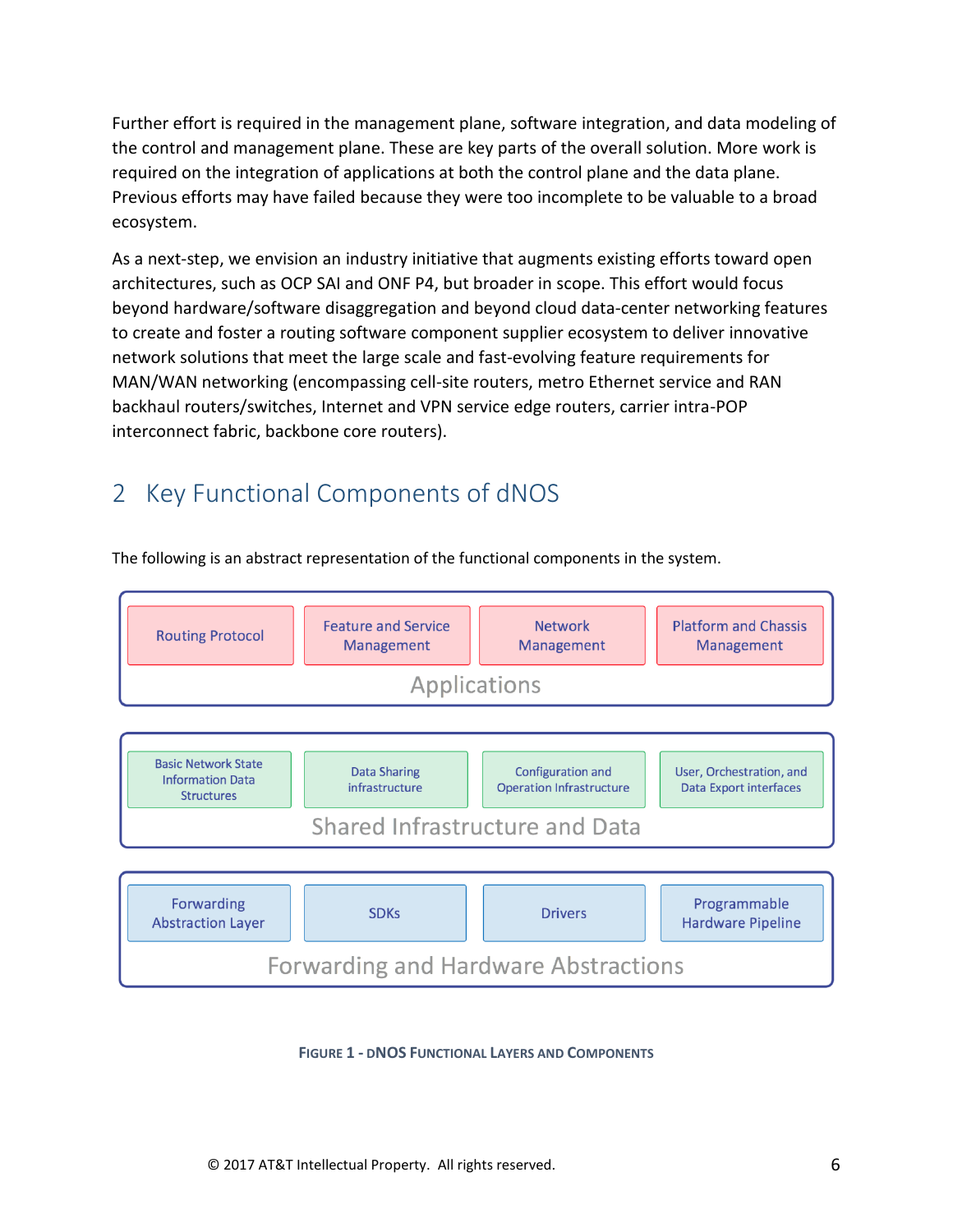#### <span id="page-6-0"></span>2.1 Applications

Applications are any network feature on the router that has a control plane or management plane component. dNOS contains a basic set of application classes that interact with their counterparts in other network routers, as well as with ONAP-based management and control systems, to establish and manage the operational states of the given router to affect its service and routing/forwarding features. Not all applications may be categorized by the basic classifications represented in Figure 1.

Routing protocol applications implement the network routing protocol stacks including:

- Transport layer routing protocols for intra- and inter-nodal path selection and traffic engineering, i.e., IGP (OSPF, IS-IS), MPLS label-binding (LDP, SR), BGP-LU, RSVP-TE, BGP-LS, PCEP.
- Service layer routing protocols for end-to-end service routing, i.e., Multi-protocol BGP, BGP-Flow-Spec.

Routing protocol applications interface east/west with other network appliances, but can also interface northbound with ONAP. They interface with their peers using their native protocol definitions, such as with OSPF or BGP peering relationships. Routing protocols are typically responsible for the network–wide routing topology. In this case, they collectively update a common Routing Information Base (RIB), to be discussed in section 2.2, to determine the authoritative topology view for the network appliance. However, they could also be used to define inter-chassis routing topologies, in which case they interface with a chassis manager as opposed to a shared RIB. The chassis manager is further discussed in section 3.2.

Features & Service Management applications maintain configuration control of the networkwide and customer-specific features, for example:

- Access control and security: ACL-based filtering and rate control, encryption.
- Class-of-service: customer and backbone traffic management profiles.

Network Management applications support telemetry and diagnostic capabilities for the platform as well as network-wide capacity, performance and fault management.

Platform Management applications collectively enable management of the physical hardware of the router – hardware component detection, monitoring, diagnosis, as well as environmental control (power, cooling, etc.). One required Platform Management application is the Baseboard Management Controller (BMC) that interfaces to the dNOS device hardware.

The chassis management application is responsible for managing the lifecycle and state of local and remote data planes. It is further responsible for selectively syncing state between control and data planes and managing inter data plane connectivity. The chassis manager does not assume a chassis or an environment with multiple distributed switches. In the case of a single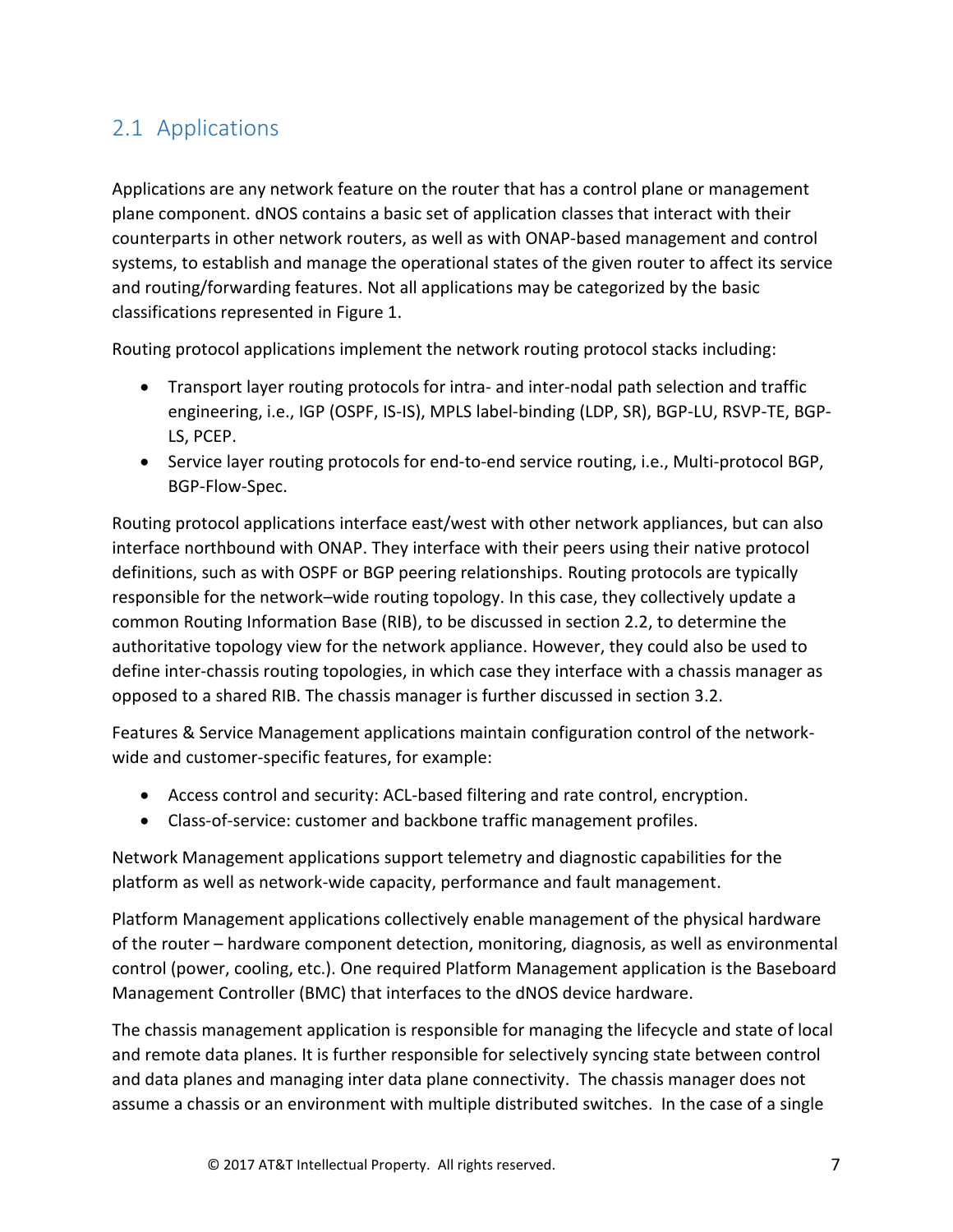pizza box type switch, the chassis manager still functions as the interface between the control plane and the single on-box data plane.

#### <span id="page-7-0"></span>2.2 Shared Infrastructure and Data

A multi-vendor NOS must be able to share data between different vendors' applications using a common methodology and protocol. One key goal of dNOS is to create an open environment that facilitates this sharing between applications. To do this, dNOS includes common infrastructure components and shared data structures.

Basic network state information is stored in a set of common shared data structures.

These data structures include information about interface state, neighbor resolution tables, forwarding information base (FIB) state, and other such items. Additionally, a routing information base (RIB) aggregates route information from higher layer routing protocols and determines optimal route for injection into the FIB. The RIB holds the transport- and/or servicelayer network reachability information created and maintained by the router based on the routing information exchanges with other network elements (routers, route-reflectors, external elements, etc.) and routing control systems (SDN route controllers). There are distinct RIB types for different routing services (e.g., Internet vs. L3-VPN vs. EVPN, and unicast vs. multicast) and addressing types (IPv4 vs. IPv6). Each router may have more than one RIB type depending on the particular set of network functionality (e.g., P-router vs. PE routers) and services it supports.

Applications use a common methodology to update relevant basic network state shared data. Further, application-specific data is stored within the applications themselves. For example, a BGP application would select a best path from all learned paths and then communicate that selection to the shared common RIB. However, the BGP application would be solely responsible for storing the number of prefixes learned from a given peer as it is specific to the design, form, and function of that specific application.

Applications can share this application-specific data amongst themselves using common data sharing infrastructure provided by dNOS. This infrastructure should support a query methodology to learn what data is available and where it is located. It should also support both subscription and polling methodologies to get regular updates of the data. For example, the BGP application could share the neighbor prefix count periodically with a gRPC application so that an off-system management platform can calculate a route churn histogram for that neighbor.

A common configuration and operation infrastructure is responsible for providing unified configuration and operations interfaces for all of the applications. Some applications may exist in the control plane only as interfaces to the common configuration and operations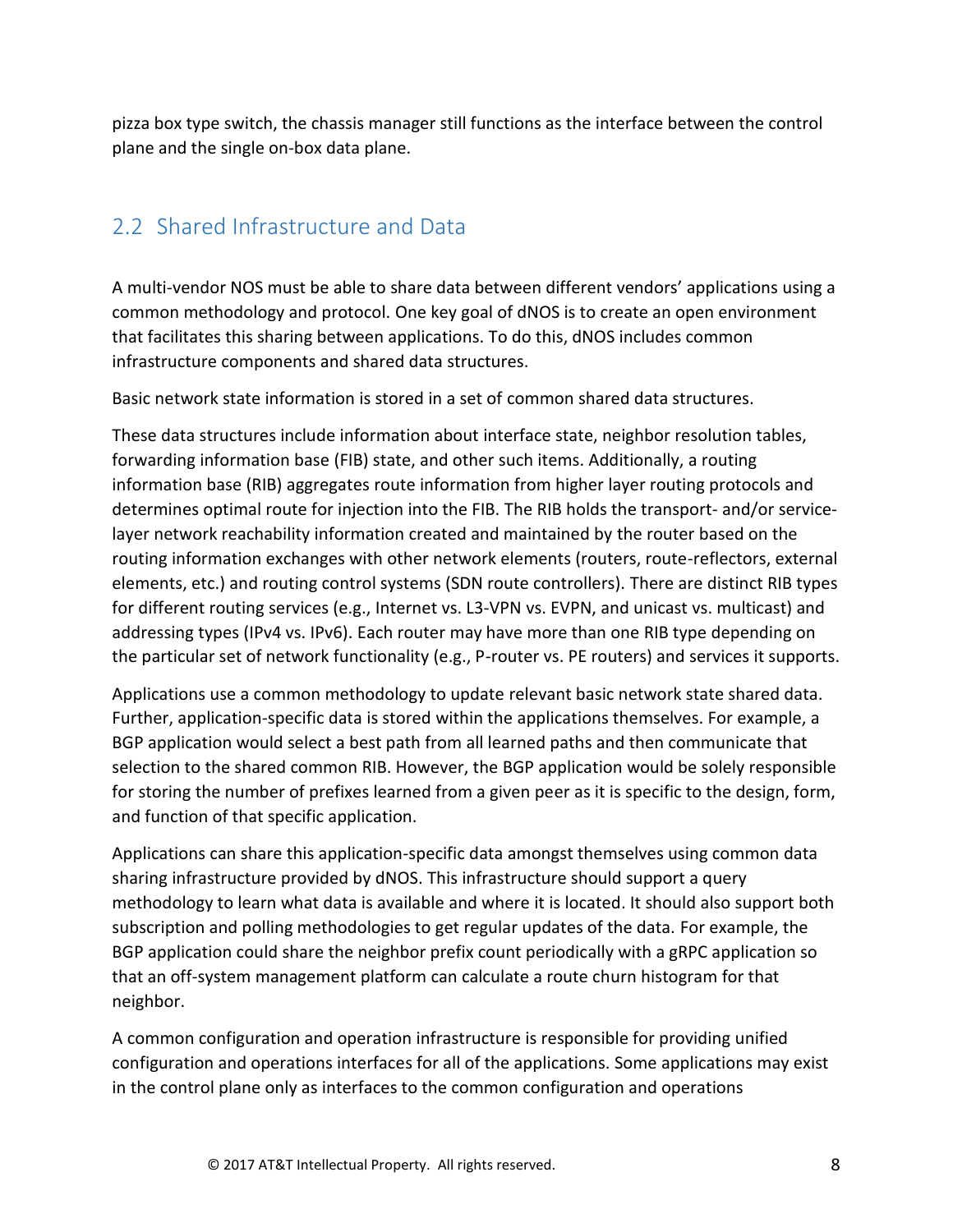infrastructure. For example, access control lists (ACLs) are filters applied to packets forwarded through the data plane. ACLs have no little or no functional code in the system's control and management plane. ACL control plane implementation consists largely of code that interfaces with the configuration and operation infrastructure and translates that configuration into data structures which are applied to the data plane. But many control and management plane applications will include control plane code, scripts, processes, etc. These applications will use the common configuration and operations infrastructure through a standardized API shim layer with the goal of minimal changes to existing applications.

All shared infrastructure data is defined by standardized data models expressed using a suitable standard data structure and/or data-modeling language (e.g., YANG).

The data sharing infrastructure and the basic network state shared data structures enables sharing of common data amongst different protocols (e.g., link state data accessible by classic IGPs such as OSPF and ISIS and by BGP-LS which is used in SDN control applications), as well as graceful evolution of protocol choices (e.g., using gRPC in place of SNMP to collect OAM data).

User, Orchestration, and Data Export interfaces provide a common infrastructure for connecting applications and system infrastructure to external systems for management and analysis. Northbound interfaces to ONAP management & control systems include NetConf/YANG and gRPC, and to support both streaming and (legacy) polling mechanisms for telemetry data collection.

#### <span id="page-8-0"></span>2.3 Forwarding and Hardware Abstractions

dNOS includes a set of components to support multiple different forwarding layers. A forwarding abstraction layer (FAL) is responsible for taking high-level network state input from the shared infrastructure and data components and translating into vendor specific APIs for various software and hardware forwarding options.

The FAL uses SDKs and drivers supplied by the ASIC vendors in the case of NPU ASIC forwarders; and software supplied by combinations of NOS vendors, open-source communities (e.g., DPDK, FD.io), and hardware (e.g., NIC) vendors in the case of software forwarders running on x86 CPU.

The goal of the FAL is to have ASIC supplier diversity and that multiple ASIC's share a common abstraction layer that is target independent.

The long-term goal is to have the FAL include an abstraction that supports fully programmable hardware pipelines. This abstraction would be based on a formal network programming language such as P4 or another similarly industry recognized standardized language.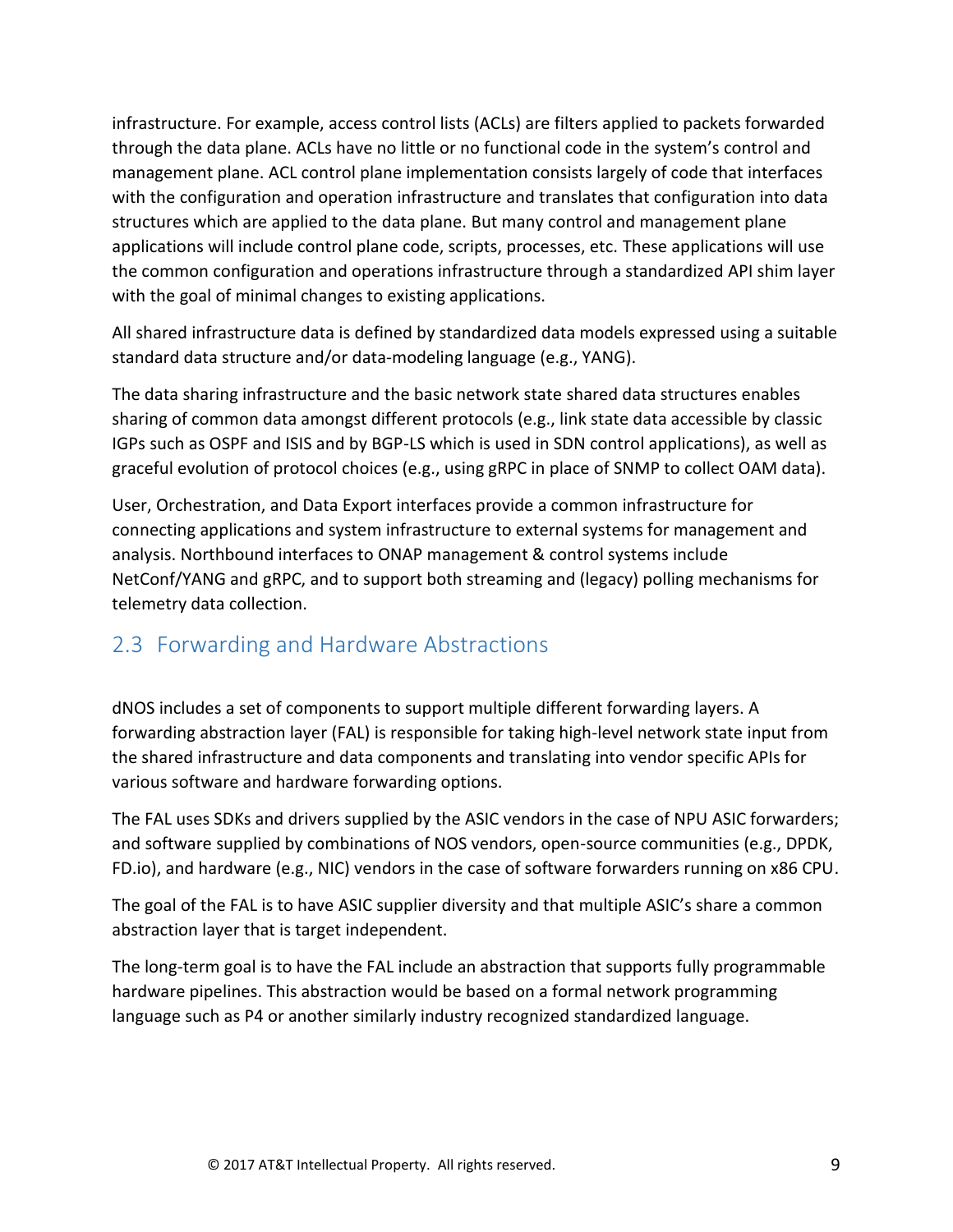## <span id="page-9-0"></span>3 High Level Software Architecture Overview

The software architecture of dNOS envisions three high level layers; the base operating system, the control and management plane, and the data plane. The key functional components and their interfaces are depicted in Figure 2.



**FIGURE 2 - DNOS SOFTWARE ARCHITECTURAL OVERVIEW**

**Colors correspond to layers represented in Figure 1**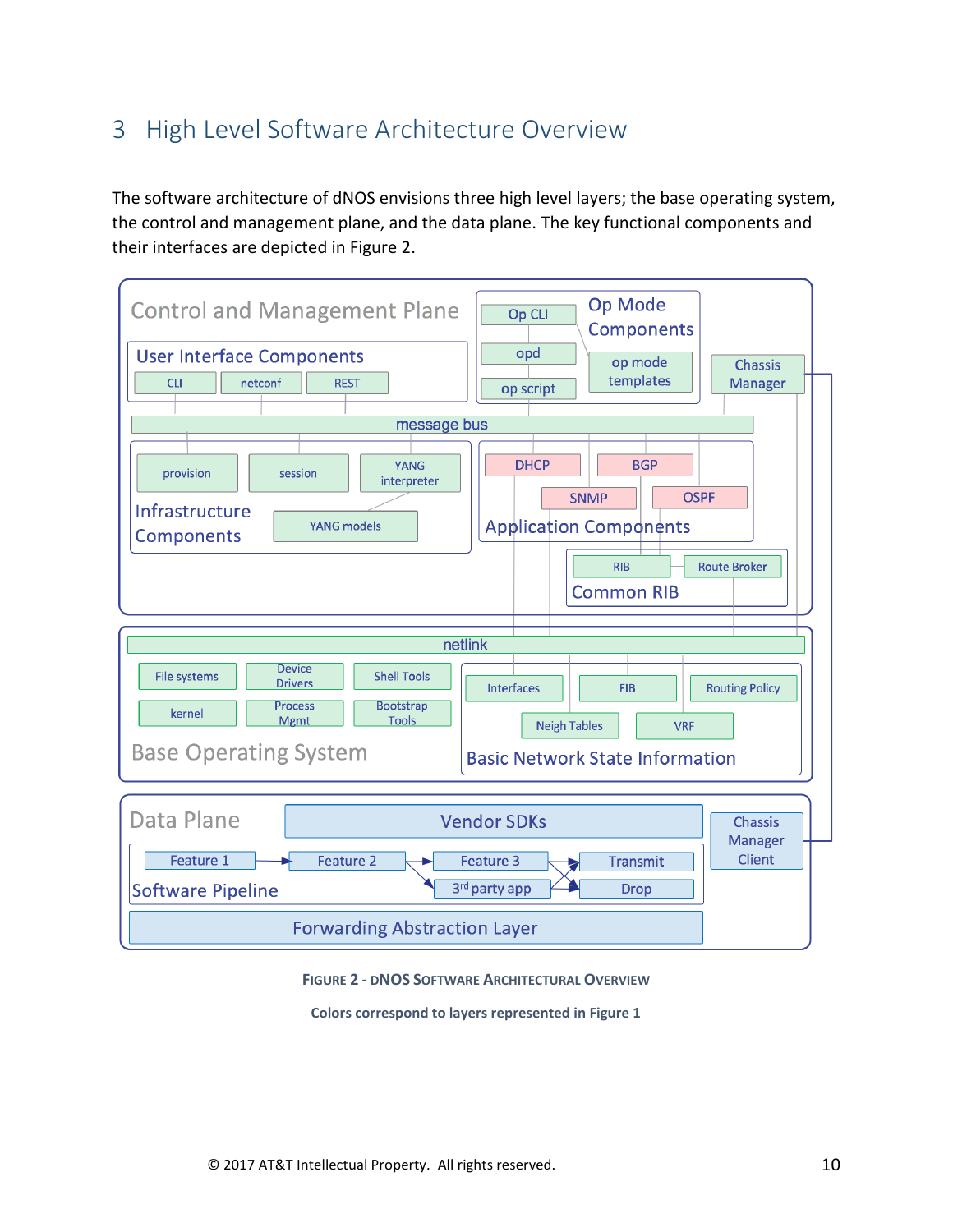#### <span id="page-10-0"></span>3.1 Base Operating System Layer

The base operating system has two primary responsibilities;

- Basic function of the system including bootstrapping, device drivers, process management, shell access, etc.
- Authoritative ownership of the basic network state information

Basic system functions are a prerequisite to any operating system. However, they shouldn't be the focus of the dNOS development community. An existing general purpose operating system should be used to bootstrap dNOS development. Further, as dNOS matures, it should make every effort to continue stay as closely aligned as possible with that general-purpose OS to easily use ongoing development, fixes, and new features. The general-purpose OS should have a well-defined and intuitive existing development process and developer tool chains supported on multiple different hardware architectures. It should be based on open source.

For the purpose of this paper, the base operating system is assumed to be derived from Linux. The base OS should be as closely aligned with one of the major Linux distributions to take advantage of their existing efforts and ecosystems. This distribution is referred to as a parent distribution. For Base Operating System Layer components, development from from the parent distribution is primarily related to non-networking components such as file systems, hardware drivers, shells, etc. However, the control and management plane should also be able to use many network applications from the parent distribution as well. Customization of the base operating system, outside the scope of the networking applications, should be discouraged if it increases development burden. Some Base Operating System Layer customization is unavoidable due to the need to mimic a network appliance operating model. For example, the Base Operating system should be modified to support multiple simultaneous installations and the ability to roll back to previous installs. However, the more customized the Base Operating System is, the more difficult it is to integrate parent distribution features and fixes.

The Base Operating System should support multiple CPU architectures for system portability. At a minimum, it must include support for Intel x86 and ARM. It must be modular, using one of the major package formats (deb or rpm) to allow for easy customization of dNOS to meet the unique requirements of different network devices. The base operating system should support multiple simultaneously installed images using a live boot mechanism or similar. It must support deployments in bare metal and virtualized environments. When installed in a bare metal environment, it should support the ability to run virtual machines and/or containers within the dNOS.

It is important the base operating system is the authoritative repository for basic network state information. In a Linux environment, this means network state is stored in the Linux kernel data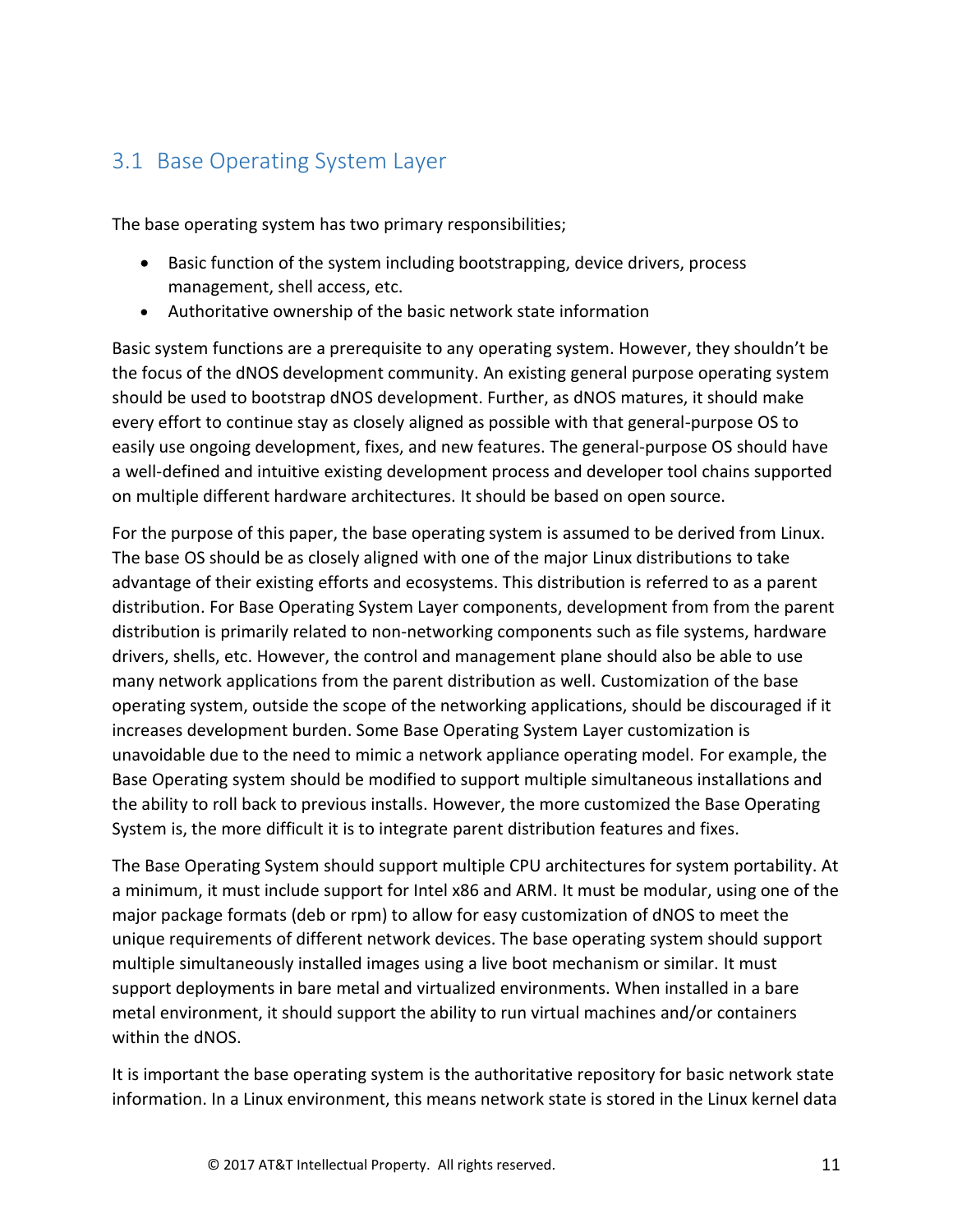structures. The netlink protocol is the primary method for populating those structures and acts as the conduit between the base operating system and the control and management plane applications. The intent behind this design decision is to be able to easily integrate existing Linux applications without modification. Use of the native Linux network stack also enables a seamless dev/ops environment allowing traditional sysadmin interfaces and scripts to operate within the dNOS.

In this model, all network interfaces attached to the system are represented in the Linux kernel whether or not they are physically attached to the device. One additional benefit to using the native Linux data structures for basic network state data is to support mixed network interface environments. One example of this might be combining Ethernet interfaces on a merchant silicon switch chip with an LTE modem interface supported by the Linux kernel. This is especially important if the goal is to integrate existing unmodified Linux applications that can use all network interface types. These applications expect a set of standard APIs, such as sockets and netlink. If these APIs don't function across all interface types, then the application must be rewritten.

The base operating system must include support for Open Network Install Environment (ONIE) to facilitate boot strapping on the most common merchant silicon platforms. It must support booting in both legacy and Unified Extensible Firmware Interface (UEFI) environments.

#### <span id="page-11-0"></span>3.2 Control and Management Plane Layer

The control and management plane is responsible for:

- Managing control plane network feature applications
- Providing the infrastructure that integrates applications into dNOS
- Exposing dNOS configuration, operation and management interfaces to external orchestration systems and end users
- Communicating control plane and system state information to a chassis manager that is responsible for managing the interface to a single local or multiple remote distributed data planes

The control and management plane is primarily responsible for the operation of network feature applications. Examples include a BGP daemon, an SNMP server, a TWAMP server, an IPsec daemon, and a firewall configuration service.

These applications can be sourced from open source, commercial vendors or could be privately built custom applications. As discussed in section 3.1 Base Operating System Layer, feature applications can be unmodified native Linux applications due to the use of standard Linux APIs in the base operating system.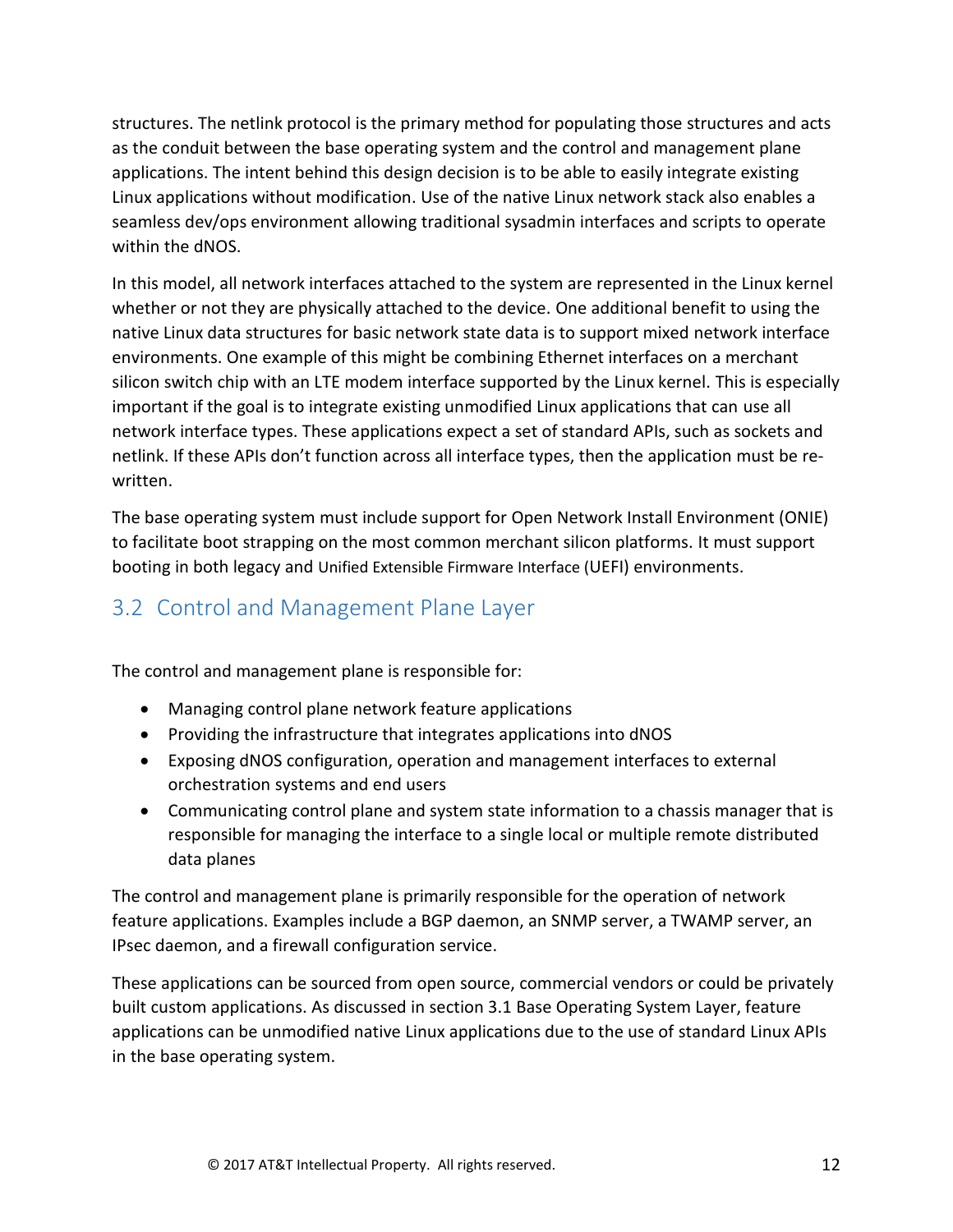The control and management plane includes infrastructure components that are responsible for integrating applications into dNOS. These infrastructure components include a set of APIs for integrating applications into the system, including their configuration and operational interfaces, in addition to mechanisms for data sharing between applications. Communication between applications and the control and management plane infrastructure is done through a shared Inter-Process Communication (IPC) bus mechanism. Applications may also share their data using this bus with other applications. The flat bus model for communicating shared data is preferable to a modeled hierarchy as the intent is to allow any application to communicate with any other application on the system.

Applications are the ultimate authority for their feature specific data. All configuration, operation, and shared data for each application is modeled in YANG by the feature developer and exposed to the infrastructure components.

Where appropriate, applications continue to use native Linux IPC mechanisms, infrastructure, and shared data. This includes the traditional Linux netlink interface to query and update basic network state information which resides in the Linux kernel. The intent is to be able to easily integrate the existing ecosystem of Linux network applications with minimal or no modification.

Some network features may have no control and management plane function other than to operate as a data store and information proxy with the data plane. One example would be a firewall, where the control plane acts as a configuration and operation proxy to functional code that resides in the data plane. In these cases, the application in the control and management plane still needs to store configuration and translate operational mode data into a form that can be used by the user interface components and other applications. The infrastructure components in the control and management plane provide a framework on which to build these types of applications. Information between applications and data planes are routed through the chassis manager.

All dNOS configuration and operation information is exposed to network operators and external orchestration and management systems through the user interface components. It is critical that dNOS supports common external interfaces for all applications on the system.

A common Command Line Interface (CLI) that combines Linux ecosystem commands with a more familiar network appliance style CLI means easier operation and less training for network staff. Like a traditional network appliance, the CLI should support loading system configuration from a single file to allow for existing operational workflows. It should support commit confirm, configuration rollback, configuration diffs, etc. Additionally, the CLI interface must be scriptable in multiple languages to support dev/ops environments. Where possible and allowed, through the infrastructure components' common Role Based Access Control (RBAC) system, the CLI should allow for single line actions that combine network specific commands modeled in YANG with Linux shell commands.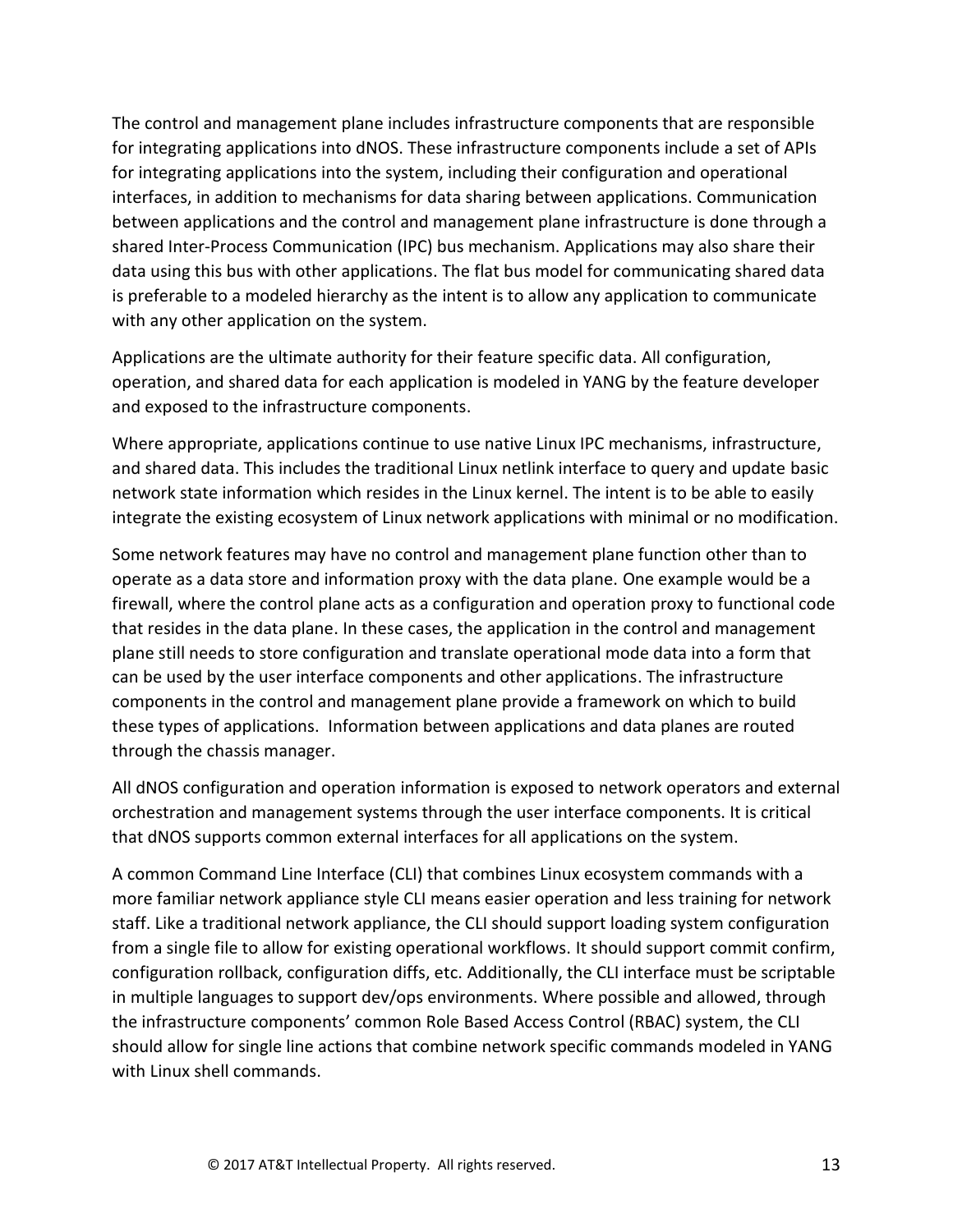Common netconf and REST interfaces mean network operators have a single management channel into the system. That single channel can be certified against upstream management and orchestration systems without having to requalify for every new application.

The control and management plane should include a common RIB component. The RIB maintains the traditional role and functions of a router RIB. It is responsible for selecting the best path from a set of options learned from the higher layer routing protocols and distributing that path to various components in the system. It does this through a route broker, who's role is to insure lossless, synchronized routing updates to the various route consumers. The RIB is also responsible for routing policy implementation. The intent with dNOS is to standardize on a single common RIB. This RIB interfaces with the base operating system through the traditional Netlink interface. The interface with upper layer routing protocols is handled through a user space messaging protocol. The adoption of the common RIB and the standardization of the communications path between the RIB and the upper layer routing protocols is to encourage multi-vendor protocol environments for OSPF, ISIS, BGP, etc.

The control and management plane includes a chassis manager responsible for synchronizing state with the data planes. It accepts data from applications and the control and management plane infrastructure across the shared IPC bus. It listens to netlink messages from the base operating system in order to synchronize basic network state information. Finally, it receives routing information from the route broker. This data is selectively transmitted to the appropriate data planes using an IP based transport mechanism. The chassis manager must be able to support basic virtual line card functions including removal and hot plug, multiple line cards in a system, high availability, etc. The chassis manager must be able to support line cards that are physically separated from the control and management plane even if they are geographically dispersed.

The control and management plane must support highly available, redundant deployments.

#### <span id="page-13-0"></span>3.3 Data Plane Layer

The data plane layer is responsible for:

- Synchronizing state between the control and management plane and the data planes
- Providing a forwarding abstraction layer between the control and management plane and the hardware/software data planes
- Providing general packet forwarding functions in hardware and software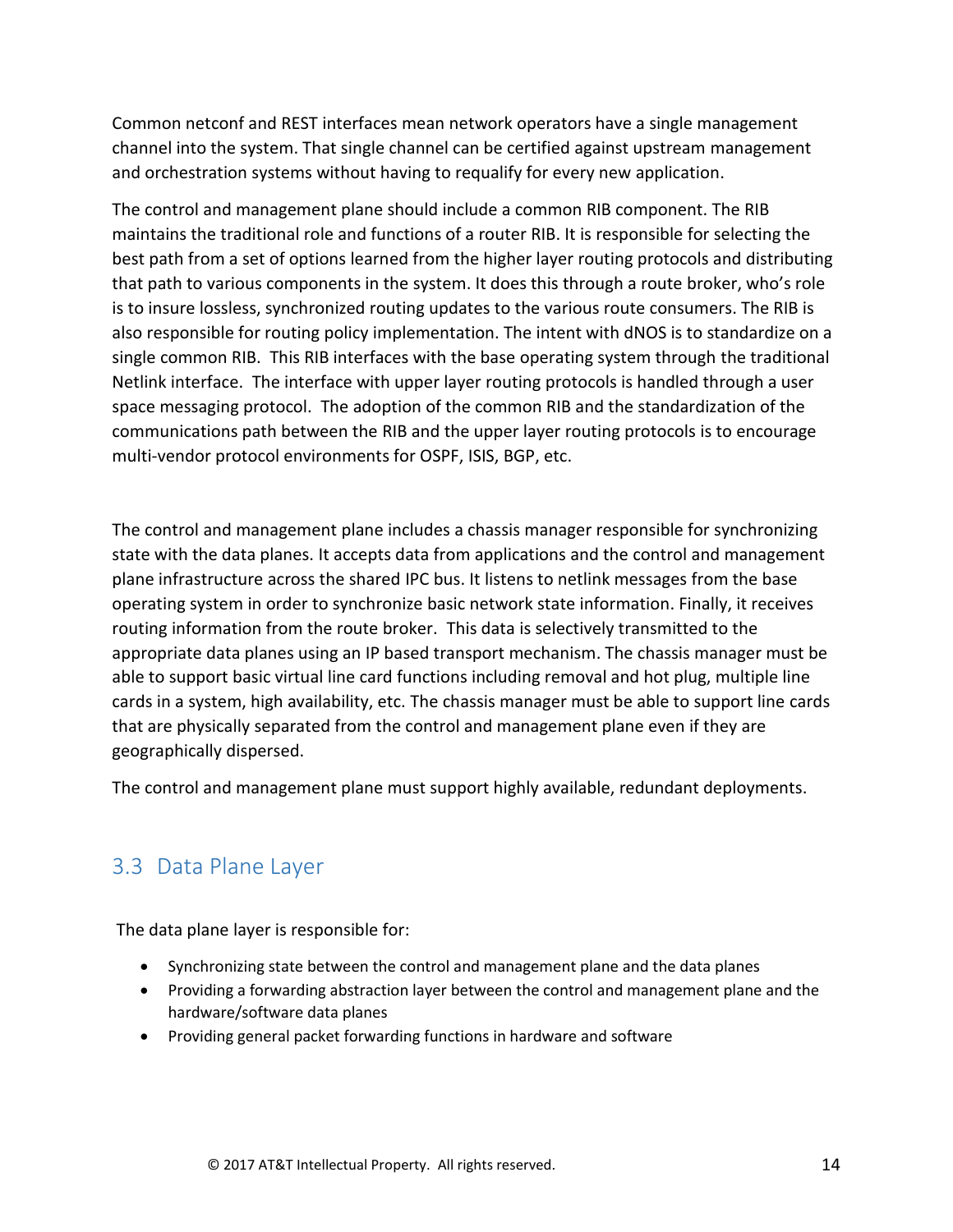A control plane may manage a single or multiple data planes. Those data planes may be co-resident on the same hardware as the control plane, or they may be distributed across a network.

The data plane includes a chassis manager client which is responsible for synchronizing state with the control and management plane. It then presents that data to a forwarding abstraction layer (FAL). That FAL is responsible for translating from abstract network data representation into vendor specific APIs for software and hardware forwarding data planes. This includes state local to the individual data plane(s) such as interface state, FIB state, QoS and firewall configuration, etc.

The software forwarding pipeline is a vector based pipeline that chains together packet forwarding functions using a standardized API. This API forms the basis of the ecosystem for data plane network application developers. These applications could be as simple as a high speed longest prefix match lookup algorithm or as complex as a layer 7 firewall. They can be sourced from commercial vendors, open source organizations, or can be privately developed. The software forwarding pipeline should be a feature complete fully stateful pipeline capable of firewall, NAT, DPI and analytics export functions. It should be capable of terminating various tunnel encapsulation types including encrypted tunnels such as IPsec.

While a pure software pipeline is good at certain tasks (namely high touch, low speed, high memory footprint applications), hardware forwarding is needed for many use cases, especially those requiring high throughput, high port density, and low touch forwarding. The FAL in the data plane acts as a translation element between multiple vendors' merchant silicon SDKs and the control plane's data representation to enable hardware abstraction. The goal of the FAL is to be able to provide an abstraction layer by which dNOS can use multiple vendors' silicon forwarding once a "driver" has been written.

The ultimate dNOS deployment can use both software and hardware forwarding simultaneously. This allows, for example, high speed switching on a merchant silicon device with punt path offload to a software data plane for high speed IPsec termination. Further, the merchant silicon switch and the software forwarding planes need not be co-resident on the same physical hardware or have a 1 to 1 relationship.

### <span id="page-14-0"></span>4 Realization

AT&T's plan to realize the disaggregated Network Operating System will be based on two mutually supporting approaches: initiating and fostering the industry-wide development of a standardized dNOS platform and adopting processes that favor that platform.

A fundamental goal of this effort is to motivate developers to create value-added applications and innovative solutions for this platform. Such an approach was heretofore nearly impossible with closed and vertically integrated router solutions.

The architecture standardization initiative will seek to define and develop standards for the following key aspects of dNOS architecture:

o Functional definition of key components in each NOS layer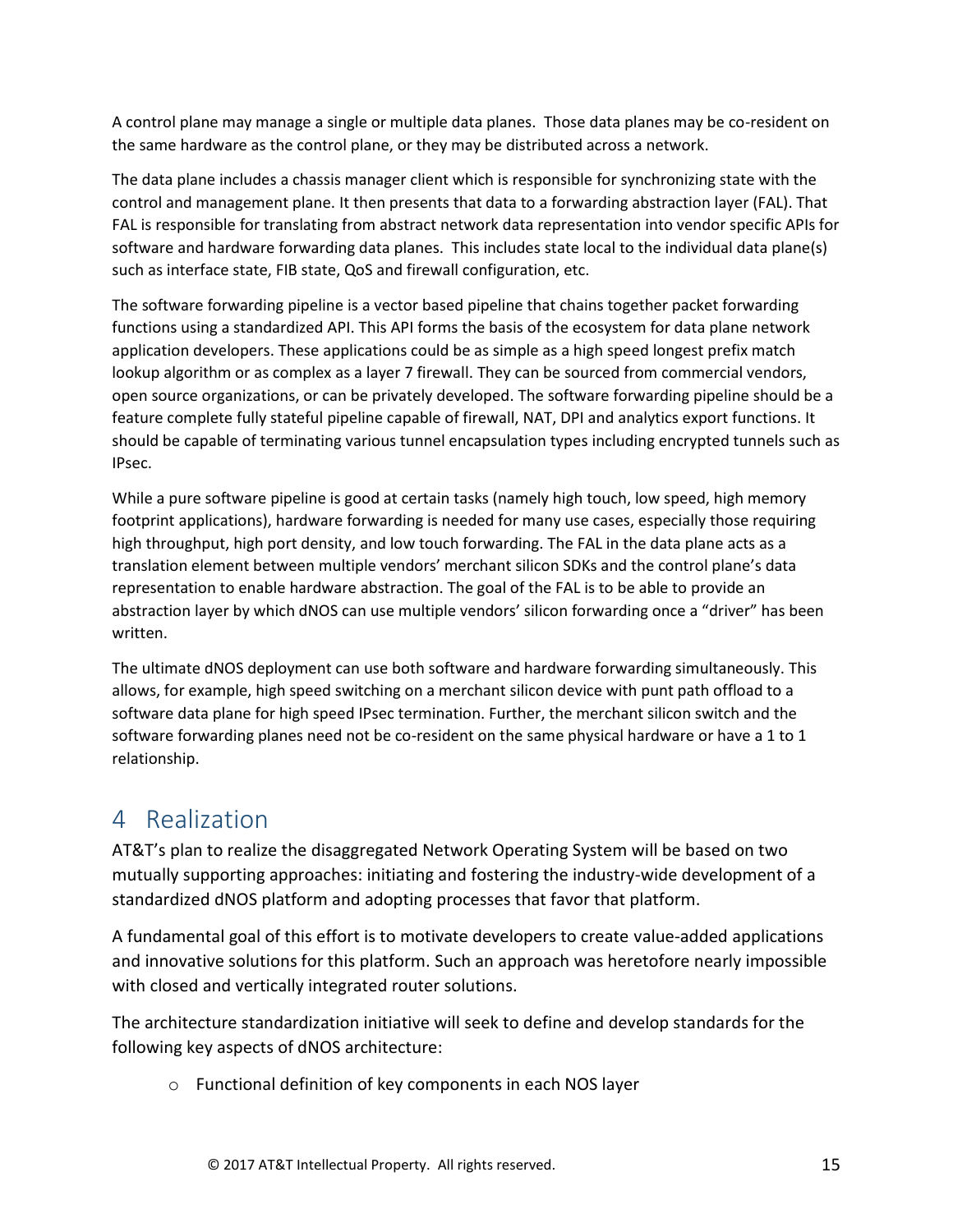- o Common and essential set of northbound and southbound interfaces/APIs for each NOS layer
- o Data-models for the common RIB, applications and common infrastructure layers

We call on leading hardware & software vendors to participate in the architecture standardization. The process will also include, where appropriate, existing industry bodies and standard forums (e.g., Linux Foundation, OCP, OpenConfig, P4, IETF).

In parallel, as the effort matures, AT&T will evolve its router-platform sourcing process to give preference to dNOS vendors whose products (or committed product-roadmap) are based on using this platform.